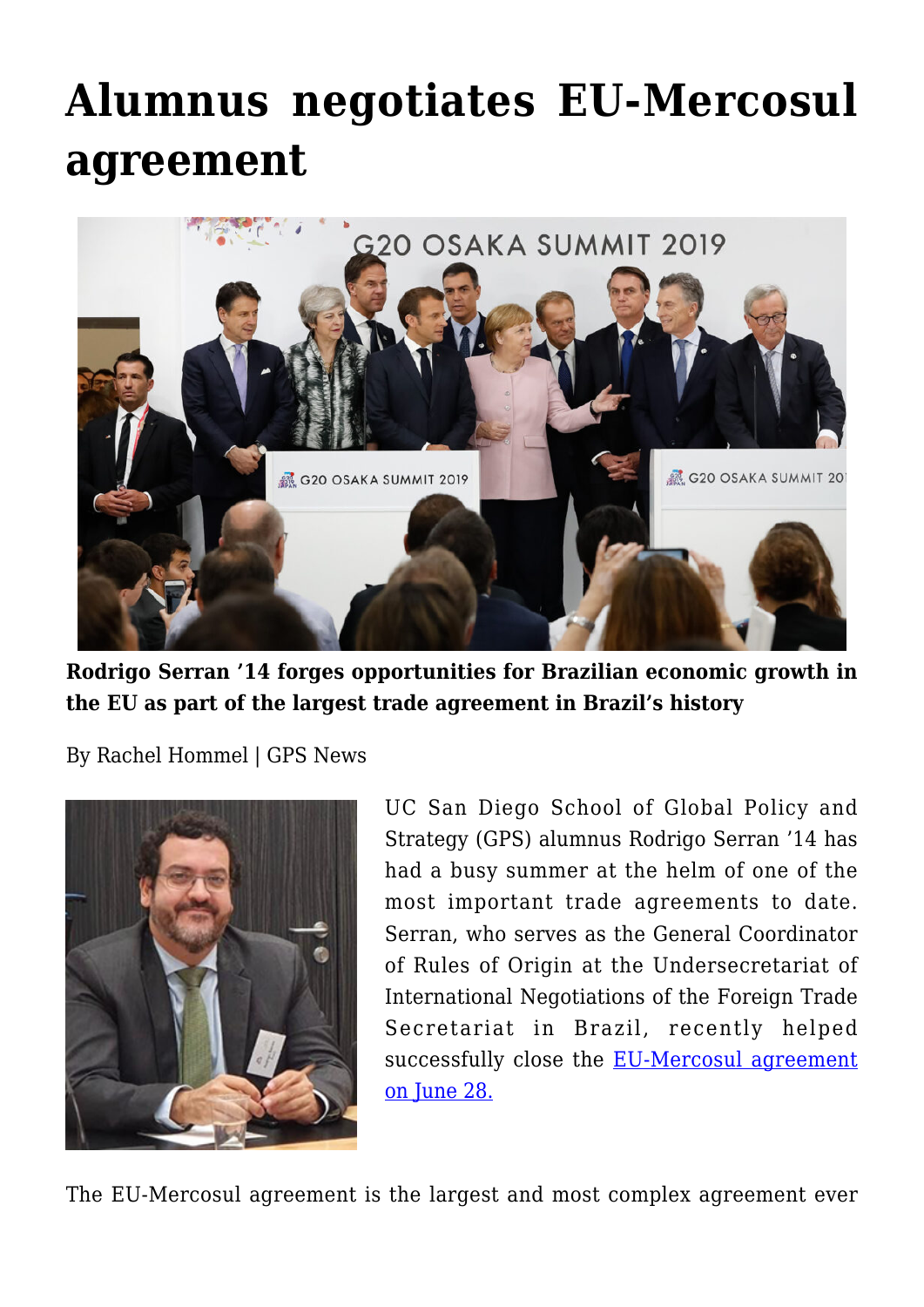negotiated by MERCOSUR, which consists of Argentina, Brazil, Paraguay and Uruguay. The trade agreement, taking almost 20 years to accomplish, encompasses a variety of themes, from market access to government procurement, as well as rules of origin and technical barriers to trade.

"Reducing barriers and providing greater legal certainty and transparency of rules will facilitate the insertion of Brazil into global value chains, generating more investment, employment and income," said Serran. "Consumers will also benefit from the agreement, with access to a greater variety of products at competitive prices."

Working in the Ministry of Economy in Brasília, Brasil, Serran's focus is on trade negotiations. As the Brazilian representative in the agreement's negotiation on Rules of Origin, Serran negotiated the criteria used to define where a product was made. This becomes important to assure trade preferences concession only for those products that are considered originating from the trade partner, in this case, the EU.



"Determining where a product comes from is no longer easy when raw materials and parts crisscross the globe," said Serran. "Rules of origin are therefore needed to attribute one country of origin to each negotiated product. In a globalizing world, it has become even more important that a degree of harmonization is achieved."

The EU-Mercosul agreement marks a historic milestone in the relationship between MERCOSUR and the European Union, with around 25 percent of world GDP and a market of 780 million people, Brazil being the largest. Serran had an